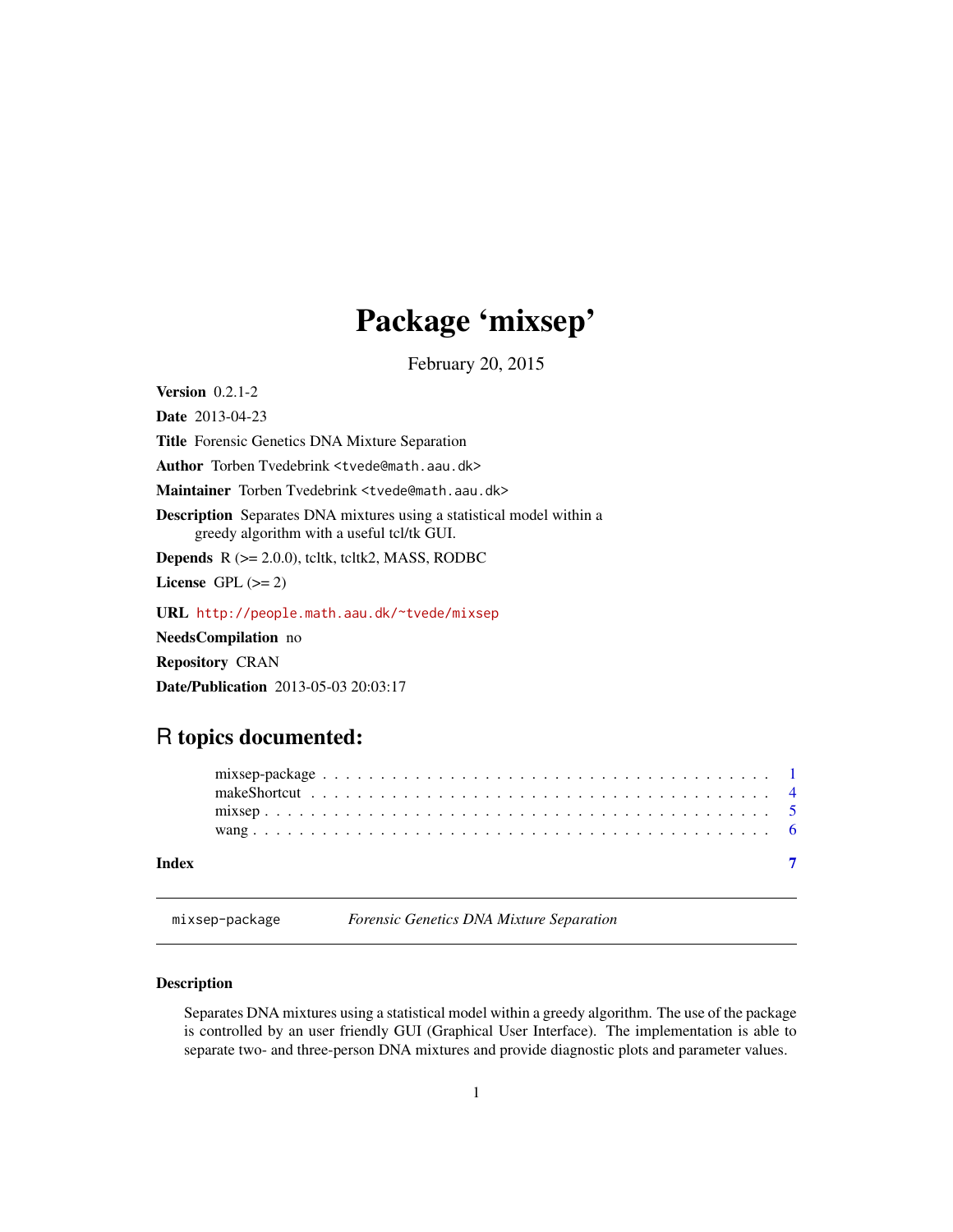2 mixsep-package

Details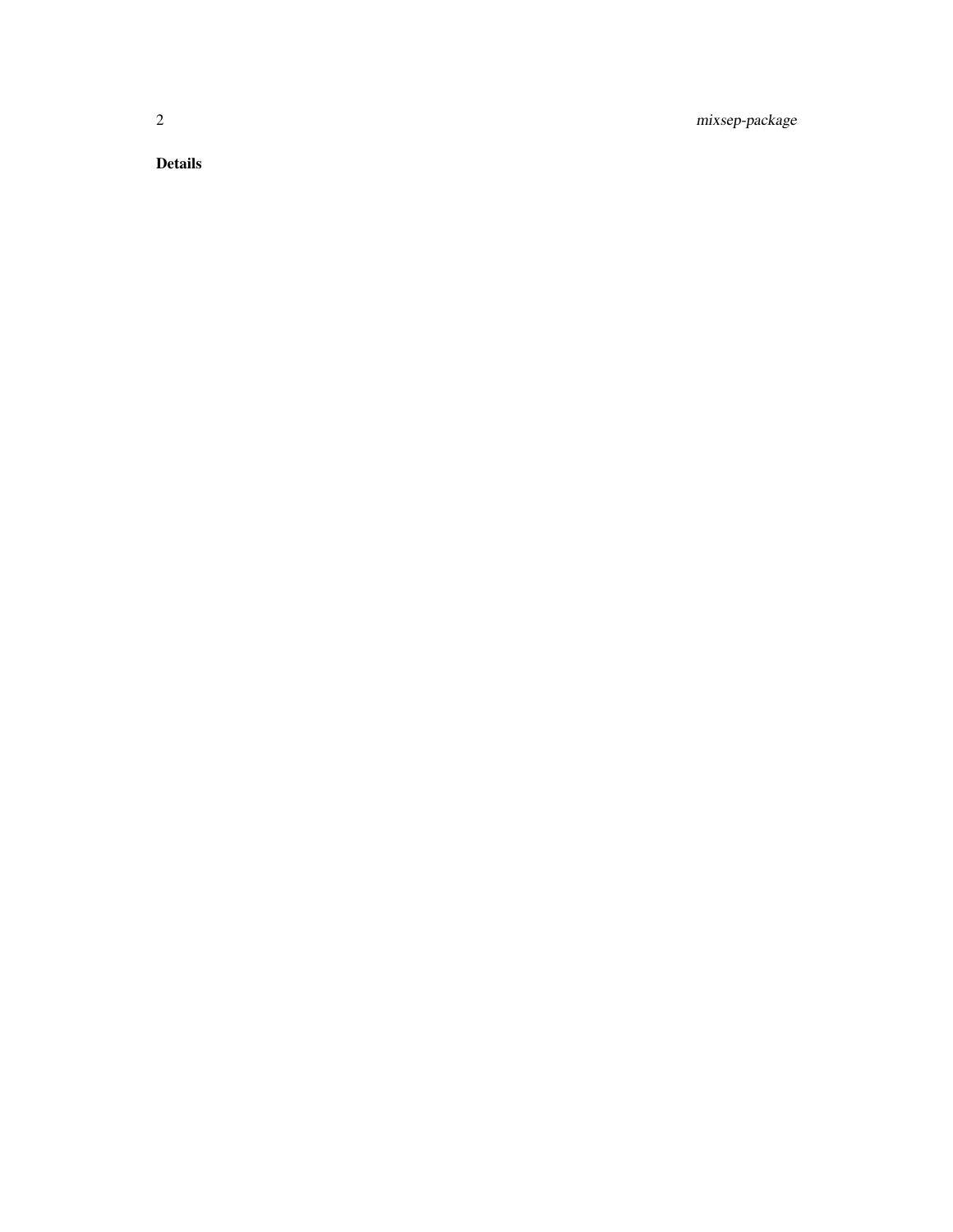## <span id="page-2-0"></span>mixsep-package 3

| Package: | mixsep                                         |
|----------|------------------------------------------------|
| Version: | $0.1 - 2.$                                     |
| Date:    | $2011 - 01 - 06$                               |
| Depends: | $R$ ( $>= 2.0.0$ ), teltk, teltk2, MASS, RODBC |
| License: | GPL version 2 or newer                         |
| URL:     | http://people.math.aau.dk/~tvede/mixsep        |

Index:

| makeShortcut | Make Desktop shortcut on Windows operating system      |
|--------------|--------------------------------------------------------|
| mixsep       | Starts the DNA mixture separation                      |
| wang         | Two-person DNA mixture published by Wang et al. (2006) |

After the package is loaded by library(mixsep) the GUI is started by writing mixsep() in the R prompt. However, on Windows operating systems it is recommended to use the makeShortcut() function for easy and fast execution of the user interface.

Please refer to http://people.math.aau.dk~/tvede/mixsep for further details and descriptive guides and examples with screen shots.

## Author(s)

Torben Tvedebrink <tvede@math.aau.dk>

Maintainer: Torben Tvedebrink <tvede@math.aau.dk>

#### References

http://people.math.aau.dk~/tvede/mixsep

T Tvedebrink, PS Eriksen, HS Mogensen and N Morling (2011). 'Identifying contributors of DNA mixtures by means of quantitative information of STR typing'. To Appear in 'Journal of Computational Biology'.

T Tvedebrink, PS Eriksen, HS Mogensen and N Morling (2011). 'mixsep - An R-package for separating forensic DNA mixtures and performing statistical analysis of EPGs'. Manuscript in preparation.

#### See Also

[RODBC](#page-0-1)

#### Examples

```
## How to start the mixture separating tool in R: ##
 ## Not run:
  library(mixsep)
  mixsep()
```
## End(Not run)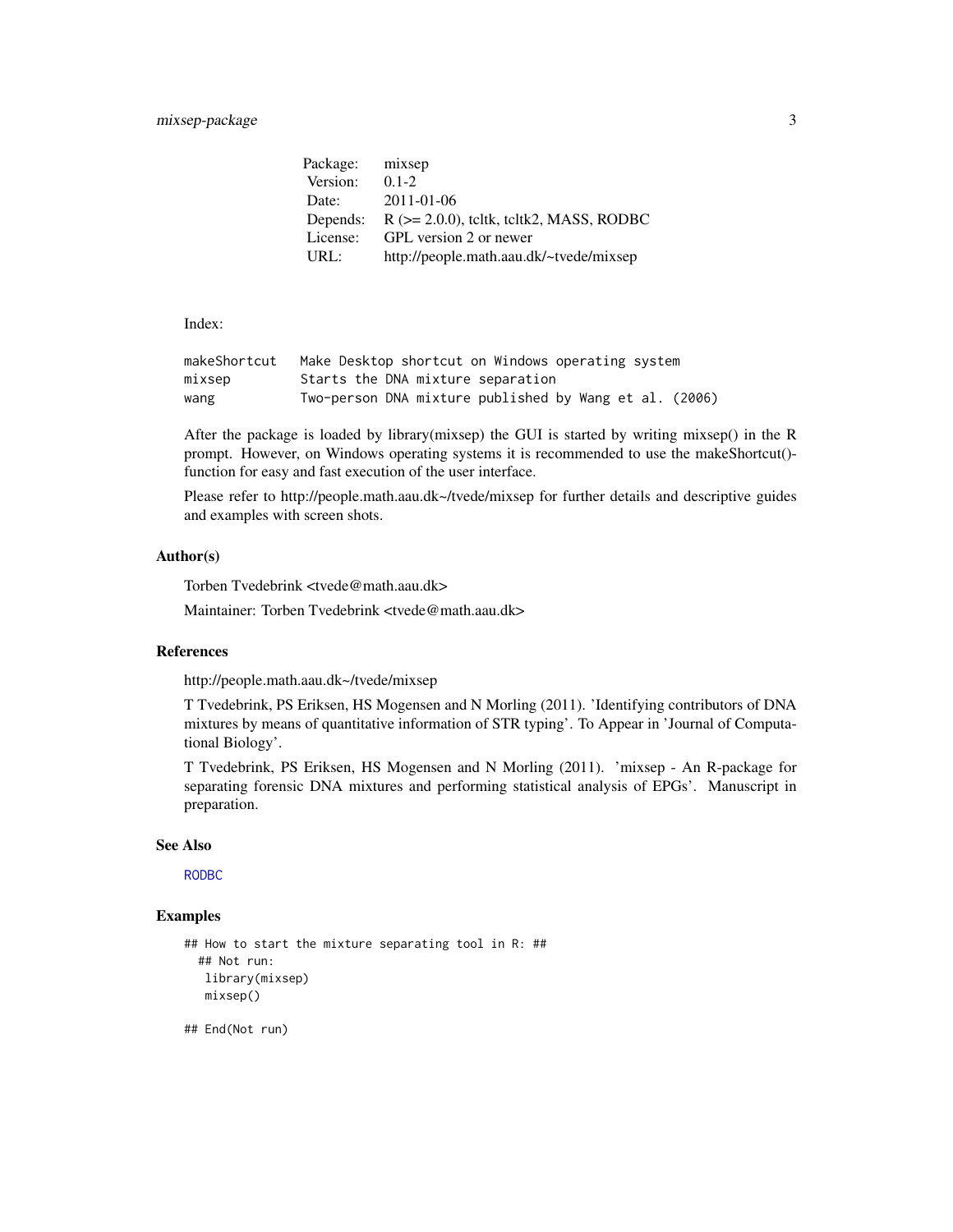#### Description

Creates a shortcut on the desktop - Windows only. If the arguments are used the function enables the connection to a database (dbfile) and copies the sample-file 'wang.csv' to the desktop (wang2desktop). Please see below (and details) for description of using RODBC to connect to a database.

#### Usage

makeShortcut(dbfile="",wang2desktop=FALSE)

#### Arguments

| dbfile       | A file containing the information needed to connect to a database with the neces-<br>sary data. The file is expected to have four (4) rows of the form: $db = \text{``Connect}$<br>tion information to the database. "dbtab = \"Which table should be attached." db-<br>$case = \text{``The case containing the unique 'case' identifier used to extract case spe-}$                                                                 |
|--------------|--------------------------------------------------------------------------------------------------------------------------------------------------------------------------------------------------------------------------------------------------------------------------------------------------------------------------------------------------------------------------------------------------------------------------------------|
|              | cific information\" dbcols = \"Additional database columns needed to uniquely<br>identify different PCR runs, re-runs, etc. with the same 'case' identifier\" How-<br>ever, lines with comments (identified by $\#$ are allowed). If a variable has more<br>arguments these are separated by semicolons $\lbrack \lbrack \cdot \rbrack \lbrack \cdot \rbrack$ , e.g. dbcols = $\lbrack \lbrack \cdot \rbrack$ PCR_run;<br>Replicate. |
| wang2desktop | Logical: If TRUE the example data file $\forall$ wang.csv $\forall$ is copied to the Windows<br>desktop. Default is FALSE which only creates a shortcut for lauching the mix-<br>ture separator.                                                                                                                                                                                                                                     |

#### Details

The package RODBC enables R to connect to a ODBC-connection. ODBC connections can either be connections to data files (e.g. Access- or Excel-files) or it can be a proper database. The mixsep() GUI connects to the ODBC source using the odbcDriverConnect-function, which takes different arguments depending on the data source. It is recommended to verify that the 'db'-argument provided in the 'dbfile'-file enables the connection to the database prior to using makeShortcut. Please refer to the help pages of the RODBC-package for further details.

#### Value

Creates a shortcut on the desktop. The function identifies the location of the mixsep-package in the file system and adds a .bat-file, which launches R in the terminal. This is the best and easiet way of using the mixture separator.

#### See Also

odbcDriverConnect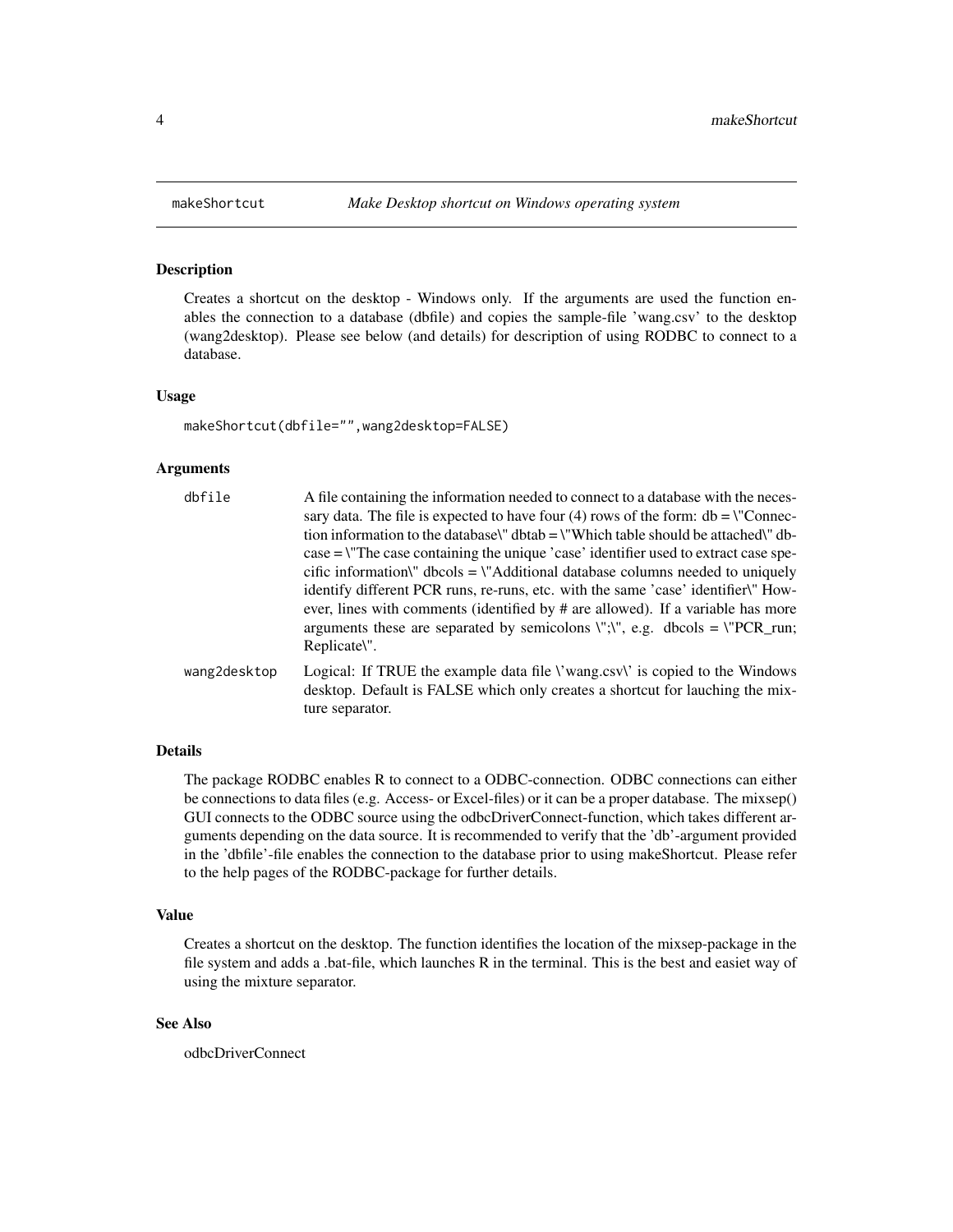#### <span id="page-4-0"></span>mixsep 55 to the state of the state of the state of the state of the state of the state of the state of the state of the state of the state of the state of the state of the state of the state of the state of the state of t

#### Examples

```
## run this in Windows to create shortcut on the desktop.
## Not run: makeShortcut()
```
#### mixsep *DNA mixture separation*

#### Description

Separates DNA mixtures using the algorithm and statistical model described in Tvedebrink et al. (2010), see references. The mixsep()-function invokes a GUI written in the tcl/tk-language. The GUI makes it easy to load data files, analyse the mixture with fixed profiles and interpret the results. Specialised plotting functions are made available for visual inspection of the data and proposed DNA profiles.

See also http://people.math.aau.dk/~tvede/mixsep/ for further details and guides with screen shots.

#### Usage

mixsep()

### Value

Results of the mixture separation.

#### References

T Tvedebrink, PS Eriksen, HS Mogensen and N Morling (2011). 'Identifying contributors of DNA mixtures by means of quantitative information of STR typing'. To Appear in 'Journal of Computational Biology'.

#### Examples

```
## The file wang.csv in the installation directory may be used for exemplification.
## The 'wang.csv' is located in the folder quoted below:
cat(paste(find.package("mixsep"),"data",sep=.Platform$file.sep))
## Not run: mixsep()
```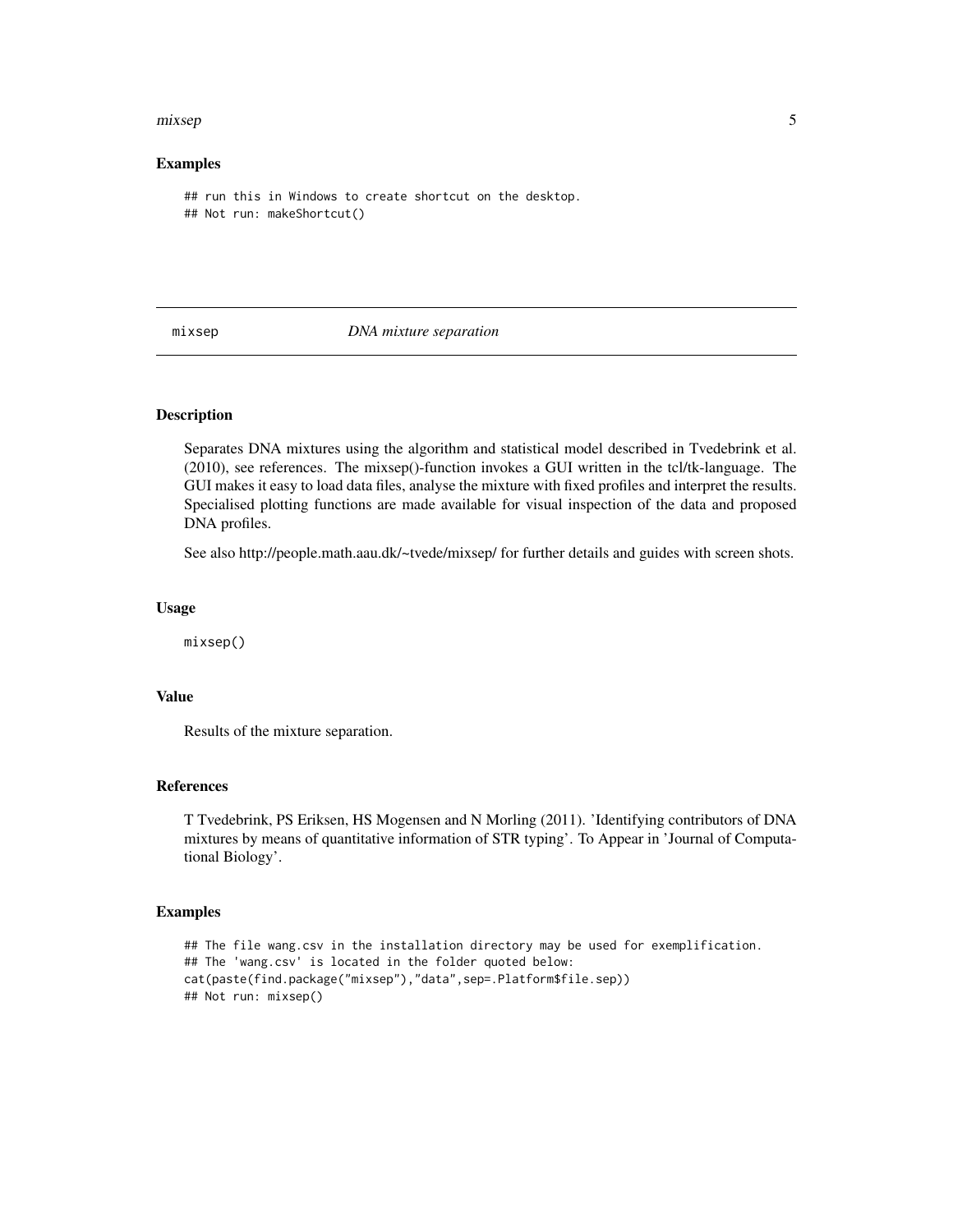#### <span id="page-5-0"></span>Description

Two-person DNA mixture typed on 13 STR loci.

The data is stored in a comma separated spread sheet file (.csv). The location of the file is returned by running the code below: cat(paste(find.package(\"mixsep\"),\"data\",sep=.Platform\$file.sep)) It can be copied to the desktop by makeShortcut(wang2desktop=TRUE)

#### Format

A spread sheet with three columns: Locus, Allele and Area.

## References

T Wang, N Xue and JD Birdwell (2006). 'Least-Square Deconvolution: A Framework for Interpreting Short Tandem Repeat Mixtures'. Journal of Forensic Science 51 (6): 1284-1297.

#### Examples

```
## Not run:
makeShortcut(TRUE) ## copies wang.csv to the desktop
```
## End(Not run)